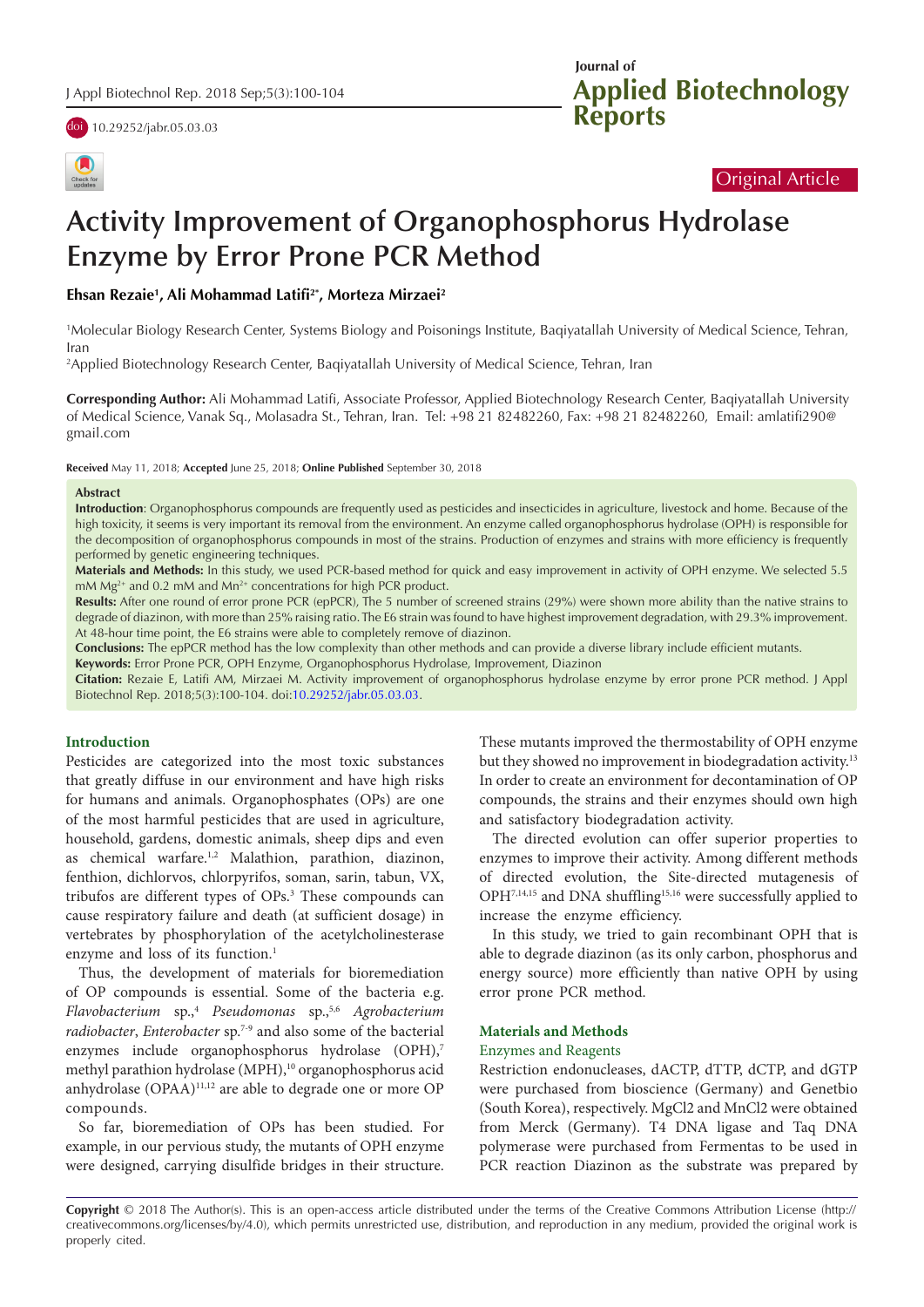## Sigma-Aldrich Co.

## Strains, Culture Conditions and Plasmids

The recombinant expression strain pET-32a containing wild-type OPH (OPH-WT; pdb code, 1HZY) gene was purchased from Biomatik (Canada). The plasmid, pET-28a (+) (Novagen, Darmstadt, Germany) was used as cloning and expression vector. As cloning and expression host for recombinant plasmids *E. coli* T7 shuffled was selected. *E. coli* was grown overnight at 37°C on Luria-Bertani<sup>17,18</sup> medium containing ampicillin (100 mg/mlL).

## Mutagenesis by Error-Prone Polymerase Chain Reaction

Random mutations were introduced to wild type *oph* gene by error-prone polymerase chain reaction (epPCR) method. The conditions for error-prone PCR were designed to create mutant libraries which include less and adequate change in DNA structure. Each 25 µL error prone PCR mixture contained 40 ng of *oph* gene as a template, 0.4 µM each of the primer OPH-F (5´- ATAAGCTTTCTATCGGCACTGGTGA-3´) and OPH-R (5´-TTCTCGAGGCTTGCACGCAGAGTC-3´), 5.5 mM MgCl2, 0.25 mM MnCl2, 0.2 mM dGTP, 0.2 mM dATP, 1 mM dCTP, 1 mM dTTP, 10× PCR buffer without MgCl2 and 5 units of Taq DNA polymerase. The error prone PCR was performed in 30 cycles, with initial denaturation temperature at 94°C for 5 min, followed by 30 cycles of 94°C for 30 seconds, annealing step at 56C for 40 seconds, extending stage at 72°C for 1 minute, and final extension 72°C for 10 minutes. PCR was performed by thermocycler (Eppendorf, North America). The error prone PCR product was observed using agarose gel electrophoresis to determine molecular mass followed by purifying step using QIAquick PCR Purification Kit (Qiagen).

## Construction of Expression Library

The purified epPCR product and pET-28a were digested by ZohI and HindIII. After digestion, the cleaved products were ligated by T4 ligase at 16°C overnight to construct plasmid owning mutant gene. The plasmids were cloned into T7 shuffled to assemble expression library. The cloned strains were cultured on LB agar containing kanamycin (40 mg/mL) at 37°C overnight.19

## Screening

All of recombinant strains on LB agar were transferred into LB broth and incubated at 37°C overnight. Then, the recombinant strains (100 µL) were inoculated into 5 mL fresh media until the OD at 600 nm was reached between 0.5-0.7. Clones were induced by 50 mM IPTG and incubated for 4 hours at 37°C.<sup>20</sup> After centrifugation, precipitated bacterial cell were transferred on MSM agar (0.1 g/L NaCl, 0.2 g/L KCl, 0.5 g/L (NH4)2SO4, 50 mg/L CaCl2·H2O, 15 g/L agar) supplemented with 5, 50 and 100 mg of diazinon as only carbon, phosphorus and energy source and incubated for 4 days at 37°C. The colonies on MSM agar were subcultured on LB agar and then 20 colonies were selected for assessment of whole cell activity.

## Whole Cell Activity

The screened strains were cultured on MSM broth (0.1 g/L NaCl, 0.2 g/L KCl, 0.5 g/L (NH4)2SO4, 50 mg/L CaCl2•H2O) supplemented with 50 mg of diazinon as only carbon, phosphorus and energy source and then incubated for 48 hours at 37°C. Degradation of diazinon (which is measured by concentration of diazinon) at OD=246 nm was assayed at 0, 24 and 48 hours by spectrophotometry (WSP, England).

## **Results**

## Optimization of Mg2+ and Mn2+ Concentration in the Error-Prone PCR System

As previously described by Mao et al,<sup>21</sup> the high  $Mg^{2+}$ concentration causes the high PCR production with an intense strip but the low  $Mg^{2+}$  concentration, creates a poor PCR strip, even in the absence of  $Mn^{2+}$ . Thus, we used 4 combinations of the Mg<sup>2+</sup> and Mn<sup>2+</sup> concentrations. The Mg<sup>2+</sup> and Mn2+ combinations were included 3 and 0 mmol/L, 5 and 0.1 mmol/L, 6 and 0.25 mmol/L, 7 and 0.4 mmol/L of  $Mg^{2+}$ and  $Mn^{2+}$ , respectively. We observed that when the  $Mg^{2+}$  and Mn2+ combinations were 3 and 0 mmol/L, 5 and 0.1 mmol/L, 6 and 0.25 mmol/L respectively, the PCR product was relatively high but when the  $\rm Mg^{2+}$  and  $\rm Mn^{2+}$  combinations were 7 and 0.4 mmol/L respectively, the PCR product was low [\(Figure 1](#page-1-0)). Finally, we selected the 5.5 and 0.2 mmol/L of the  $Mg^{2+}$  and Mn<sup>2+</sup> combination, respectively.

## Screening of the Mutant Library

The derived mutant library of epPCR process was cultured on MSM agar supplemented with 5, 50 and 100 mg of diazinon. The mutant colonies were obtained in all of concentrations of diazinon but the *E. coli* T7 shuffled without *oph* gene was not able to grow in any of concentration of diazinon. Due to the small size of the mutant colonies, work continued with, 20

<span id="page-1-0"></span>

**Figure 1.** The epPCR Product of *oph* Gene on 1% Agarose Gel. The  $Mg^{2+}$  and  $Mn^{2+}$  combinations are shown.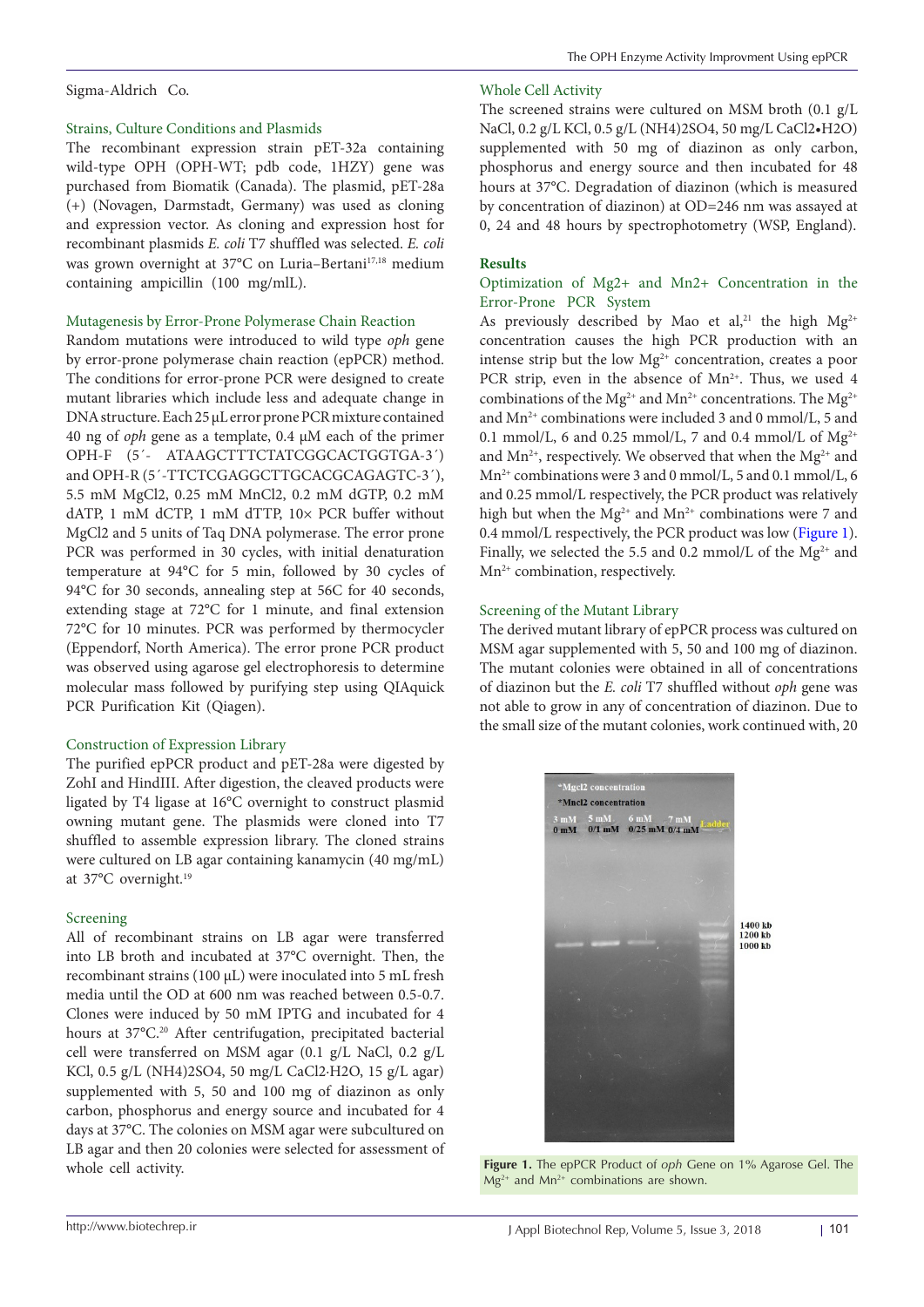selected colonies from LB agar.

#### Whole Cell Activity

As shown in Figure 2 and Figure 3, at 24 hours, 15 of screened strains (71% of the total) showed elevated degradation ability than the native strains (T7 shuffled strains containing wildtype OPH in pET32). Six screened strains (29%) showed less ability than the native strains in degradation of diazinon. The E6, E9, E15, E16 and E20 screened strains were characterized as the strains which possess highest improvement in degradation ability, with more than 25% increased efficiency (Figure 4). The E6 strain was found to have highest improvement of degradation, with 29.3% ratio. At 48 hours, the E6 strain had the superiority over the native strain in removing diazinon completely. (Figure 5).

#### **Discussion**

*Oph* gene has been manipulated by numerous different rational and directional methods for stability (pH and thermal) or activity improvement, broading the substrate range, decreasing degradation time and offering the ability of degrading in high concentrations of OPs. In this study, for the first time, we applied error prone PCR method to create mutated *E. coli* strains with improved oph enzyme activity. In previous studies, error prone PCR method have been applied due to its simplicity, cost-effective, efficient and production of high similar genes for shuffling, by researcher in order to improve the features of proteins.22-26

We succeeded to optimize the amount of  $Mg^{2+}$  and  $Mn^{2+}$ concentrations for epPCR amplification of *oph* gene. We selected 5.5 and 0.2 mM from  $Mg^{2+}$  and  $Mn^{2+}$  respectively, for high throughput PCR product. In this situation, the amount of







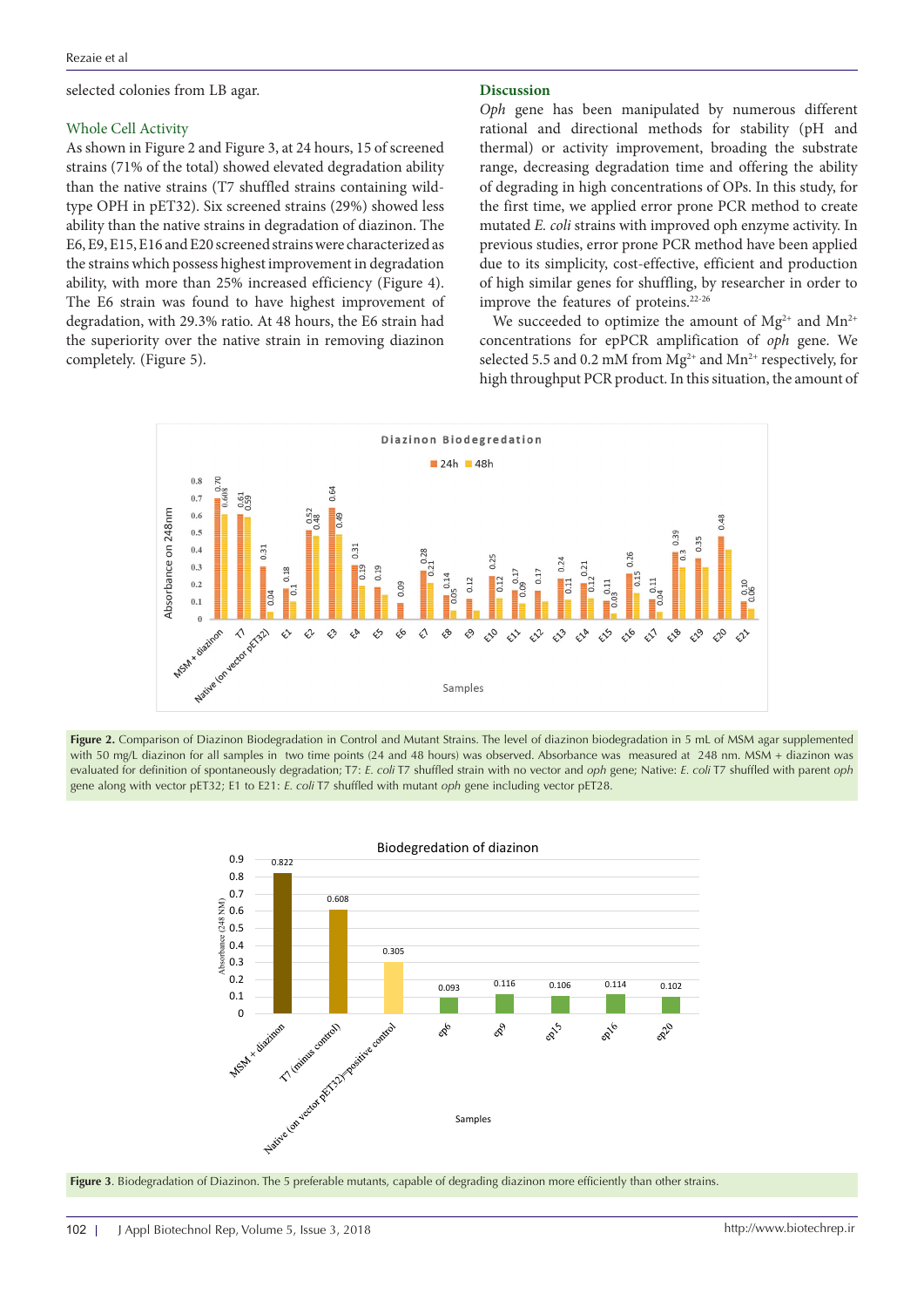

**Figure 4.** Rising Ratio of E6, E9, E15, E16 and E20 in Biodegradation of Diazinon.

Diazinon biodegredation





PCR product is high and (based on previous study) mutation rate is probably suitable for creating a large and functional library.<sup>17,21,27</sup> When Mg<sup>2+</sup> and Mn<sup>2+</sup> concentrations is higher than 6 and 2.5 mM respectively, epPCR product is very low and on the other hand when  $Mg^{2+}$  and  $Mn^{2+}$ concentrations is lower than 5 and 0.1 mM respectively, epPCR product is high but probably mutation rate is very low. Indeed, error rate of Taq DNA polymerase has a significant correlation with content of  $Mg^{2+}$  and  $Mn^{2+}$  in epPCR reaction.<sup>28</sup> In previous study by Mao and colleagues, the concentrations of  $Mg^{2+}$  and  $Mn^{2+}$  for high PCR product and suitable mutated frequency was obtained 3 and 0.4 mM for  $Mg^{2+}$  and  $Mn^{2+}$ , respectively<sup>21</sup> which is comparable with our study. It should be noted that high  $Mg^{2+}$  and  $Mn^{2+}$  concentrations will cause high error rate and finally produce more unique sequences.<sup>29</sup>

In our previous study by rational design of *oph* gene, multiple mutants was designed and evaluated. Some of mutants were improved in terms of thermostability (by introducing disulfide bridge) but we observed no improvement in activity.13 It seems, fewer changes are observed in the rational studies and also less number of functional mutants was achieved.

In our study, 73% of screened strains were capable to degrade diazinon more efficiently compared to native strain. The E6 strain was determined as the most potential strain in biodegradation with 29.3% raising ratio which is comparable with a study by Mao on beta-1,3-1,4-glucanase from *Bacillus* 

*altitudinis*21 that resulted in improved activity by 48.6%, and also the study by Liao for Recombinant phyA Mutant Phytase from *Aspergillus niger* N25 that showed 29% improvement.<sup>30</sup>

However, in a study by Loo on Epoxide Hydrolase from *A. radiobacter* using error-prone PCR and DNA shuffling, the mutants gained up to 13-fold improved enantioselectivity toward pNPGE and at least three other epoxides.17 In the study by Zuo on serine hydroxyl methyl transferase gene from *Escherichia coli* strain AB90054 using DNA shuffling method, a mutant namely 3E7 showed 8-fold increase in enzyme activity and 41-fold increase in enzyme productivity compared with its wild-type parent.<sup>31</sup> This is due to introducing so many changes and recombination in target gene but in many cases, success is not achieved using recombination methods such as DNA shuffling, SHIPREC, SCRATCHY or other similar methods

In this study, we observed that the ep6 mutant was able to completely degrade diazinon after 48h. It can be concluded that obtained mutations have made changes in enzyme expressing gene that is responsible for both activity and stability improvement. However, in order to prove that further investigation is needed.

As the enzyme was expressed in the cytoplasm of the *E. coli* host and it is not plasma-membrane bound or secreted form in this host, the screening is associated with many problems. Due to encountered difficulties, in further studies it is suggested that the *oph* gene should be expressed in secretory host for example *B. subtilis* or in the form of plasma-membrane bound in *yeast or E. coli*.

#### **Conclusions**

We obtained the mutants of *oph* gene that are able to express OPH enzymes with profound activity; therefore we recommend the error PCR methods as a rapid method for improvement of the protein properties . The epPCR method has low complexity in comparison with other common methods and can provide a diverse library including efficient mutants.

#### **Authors' Contributions**

RE conceived and planned the experiments and also performed the experimental analysis, LAM and MM were involved in planning and processing the experimental data, LAM was supervised the work, RE drafted the manuscript. All authors discussed the results and commented on the manuscript.

#### **Conflict of Interest Disclosures**

The authors declare they have no conflicts of interest.

#### **References**

- 1. Priyadharshini UK, Latha R, Kavitha U, Nirmala N. Effects of Organophosphorus Pesticides on Cardiorespiratory Parameters among the Farmers. J Clin Diagn Res. 2017;11(9):Cc01-cc04. doi[:10.7860/jcdr/2017/26724.10590](https://doi.org/10.7860/jcdr/2017/26724.10590).
- 2. Martin-Reina J, Duarte JA, Cerrillos L, Bautista JD, Moreno I. Insecticide reproductive toxicity profile: organophosphate, carbamate and pyrethroids. J Toxins. 2017;4(1):1-7.
- 3. Costa LG. Organophosphorus Compounds at 80: Some Old and New Issues. Toxicol Sci. 2018;162(1):24-35. doi[:10.1093/toxsci/](https://doi.org/10.1093/toxsci/kfx266) [kfx266](https://doi.org/10.1093/toxsci/kfx266).
- Singh BK. Organophosphorus-degrading bacteria: ecology and industrial applications. Nat Rev Microbiol. 2009;7(2):156-164.